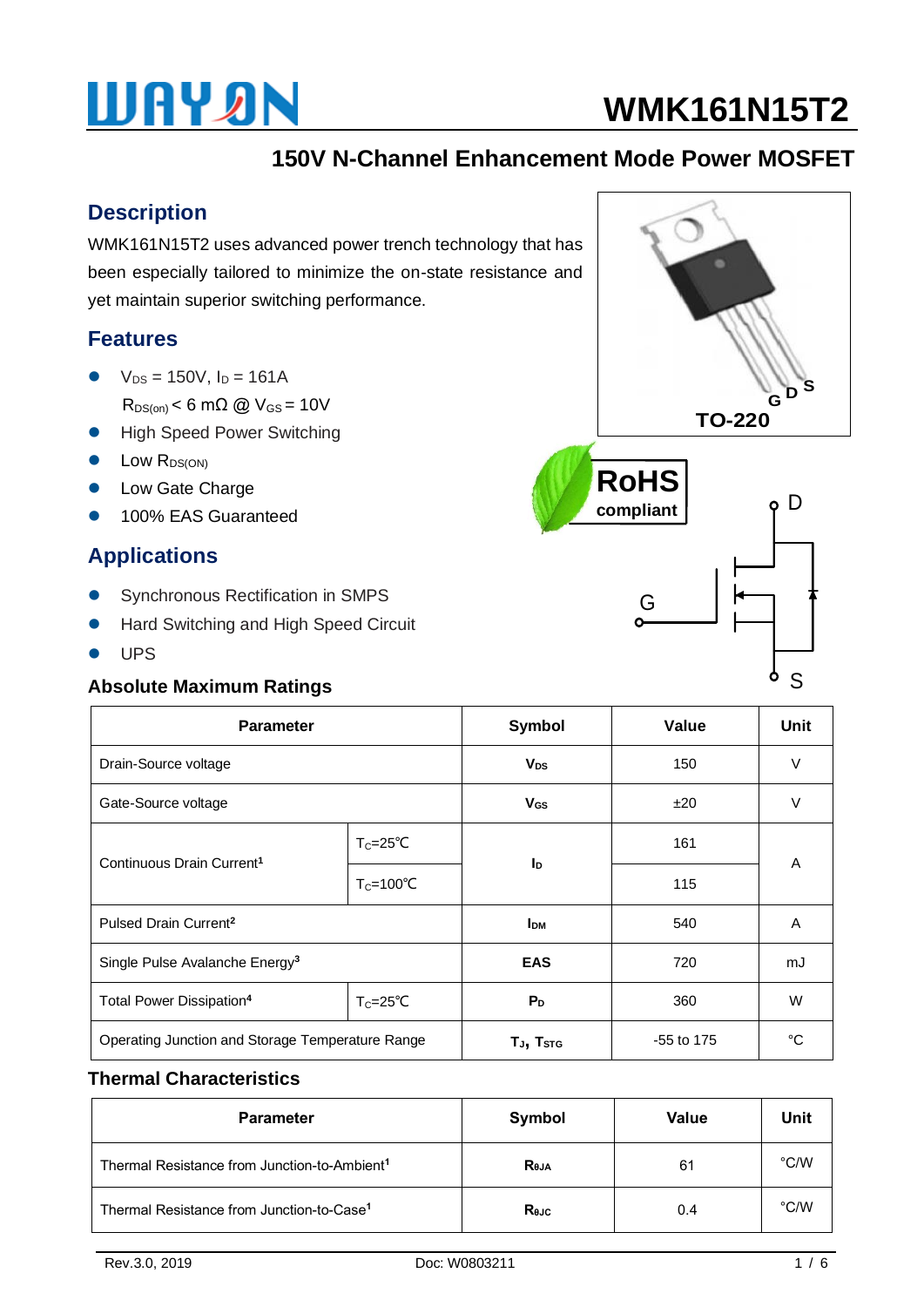

#### **Electrical Characteristics**  $T_c = 25^\circ$ C, unless otherwise noted

| <b>Parameter</b>                               |                                              | <b>Symbol</b>            | <b>Test Conditions</b>                          | Min.                     | Typ.                     | Max.                         | <b>Unit</b> |
|------------------------------------------------|----------------------------------------------|--------------------------|-------------------------------------------------|--------------------------|--------------------------|------------------------------|-------------|
| <b>Static Characteristics</b>                  |                                              |                          |                                                 |                          |                          |                              |             |
| Drain-Source Breakdown Voltage                 |                                              | $V_{(BR)DSS}$            | $V_{GS} = 0V$ , $I_D = 250 \mu A$               | 150                      | $\blacksquare$           |                              | V           |
| Gate-body Leakage current                      |                                              | lgss                     | $V_{DS} = 0V$ , $V_{GS} = \pm 20V$              |                          | $\frac{1}{2}$            | ±100                         | nA          |
| Zero Gate Voltage Drain<br>Current             | $T_J = 25$ °C                                | <b>I</b> pss             | $V_{DS} = 150V$ , $V_{GS} = 0V$                 | $\blacksquare$           | ä,                       | 1                            | μA          |
|                                                | $T_J = 100^{\circ}C$                         |                          |                                                 | $\blacksquare$           | $\overline{\phantom{0}}$ | 100                          |             |
| Gate-Threshold Voltage                         |                                              | $V_{GS(th)}$             | $V_{DS} = V_{GS}$ , $I_D = 250 \mu A$           | 2                        | 3                        | 4                            | V           |
| Drain-Source On-Resistance <sup>2</sup>        |                                              | $R_{DS(on)}$             | $V_{GS}$ = 10V, $I_D$ = 20A                     | ÷,                       | 5.4                      | 6                            | $m\Omega$   |
| Transconductance                               |                                              | gfs                      | V <sub>DS</sub> =5V, I <sub>D</sub> =20A        | $\overline{\phantom{a}}$ | 80                       | $\blacksquare$               | S           |
| <b>Dynamic Characteristics</b>                 |                                              |                          |                                                 |                          |                          |                              |             |
| Input Capacitance                              |                                              | $C_{iss}$                | $V_{DS} = 75V$ , $V_{GS} = 0V$ ,<br>$f = 1$ MHz | $\frac{1}{2}$            | 6220                     | $\qquad \qquad \blacksquare$ | pF          |
| Output Capacitance                             |                                              | C <sub>oss</sub>         |                                                 | $\blacksquare$           | 480                      | ÷                            |             |
| Reverse Transfer Capacitance                   |                                              | C <sub>rss</sub>         |                                                 | $\blacksquare$           | 11                       | $\overline{\phantom{0}}$     |             |
| <b>Switching Characteristics</b>               |                                              |                          |                                                 |                          |                          |                              |             |
| <b>Gate Resistance</b>                         |                                              | R <sub>g</sub>           | $V_{GS} = 0V$ , $V_{DS} = 0V$<br>$f = 1MHz$     |                          | 2.7                      | ÷,                           | Ω           |
| <b>Total Gate Charge</b>                       |                                              | $Q_g$                    | $V_{GS} = 10V, V_{DD} = 75V,$<br>$ID= 20A$      | $\blacksquare$           | 78                       | $\blacksquare$               | nС          |
| Gate-Source Charge                             |                                              | $\mathbf{Q}_{\text{gs}}$ |                                                 | $\overline{\phantom{0}}$ | 29                       | $\blacksquare$               |             |
| Gate-Drain Charge                              |                                              | $\mathbf{Q}_{\text{gd}}$ |                                                 |                          | 11                       | $\overline{a}$               |             |
| Turn-On Delay Time                             |                                              | $t_{d(on)}$              |                                                 |                          | 26                       | ÷                            |             |
| <b>Rise Time</b>                               | tr                                           |                          | $V_{GS} = 10V$ , $V_{DD} = 75V$ ,               | $\overline{\phantom{0}}$ | 19                       | $\blacksquare$               | nS          |
| <b>Turn-Off Delay Time</b>                     |                                              | $t_{d(off)}$             | $R_G = 10\Omega$ , $I_D = 20A$                  | $\blacksquare$           | 39                       | ÷                            |             |
| Fall Time                                      |                                              | tf                       |                                                 |                          | 15                       |                              |             |
| <b>Drain-source body diode Characteristics</b> |                                              |                          |                                                 |                          |                          |                              |             |
| Diode Forward Voltage <sup>2</sup>             |                                              | <b>V</b> sp              | $I_S = 20A$ , $V_{GS} = 0V$                     | ٠                        | 0.9                      | 1.2                          | V           |
|                                                | Body Diode Reverse Recovery Time<br>$t_{rr}$ |                          | $V_R = 75V, I_F = 20A,$                         | $\overline{\phantom{0}}$ | 80                       | $\blacksquare$               | nS          |
| Body Diode Reverse Recovery Charge<br>$Q_{rr}$ |                                              | $dl/dt = 100A/\mu s$     |                                                 | 160                      | $\overline{\phantom{a}}$ | nC                           |             |

Notes:

1.The data tested by surface mounted on a 1 inch2 FR-4 board with 2OZ copper.

2.The data tested by pulsed , pulse width ≤ 300us , duty cycle ≤ 2%

3. The EAS data shows Max. rating . The test condition is V<sub>DD</sub>=25V, V<sub>GS</sub>=10V, L=0.4mH, IAS=60A

4.The power dissipation is limited by 175℃ junction temperature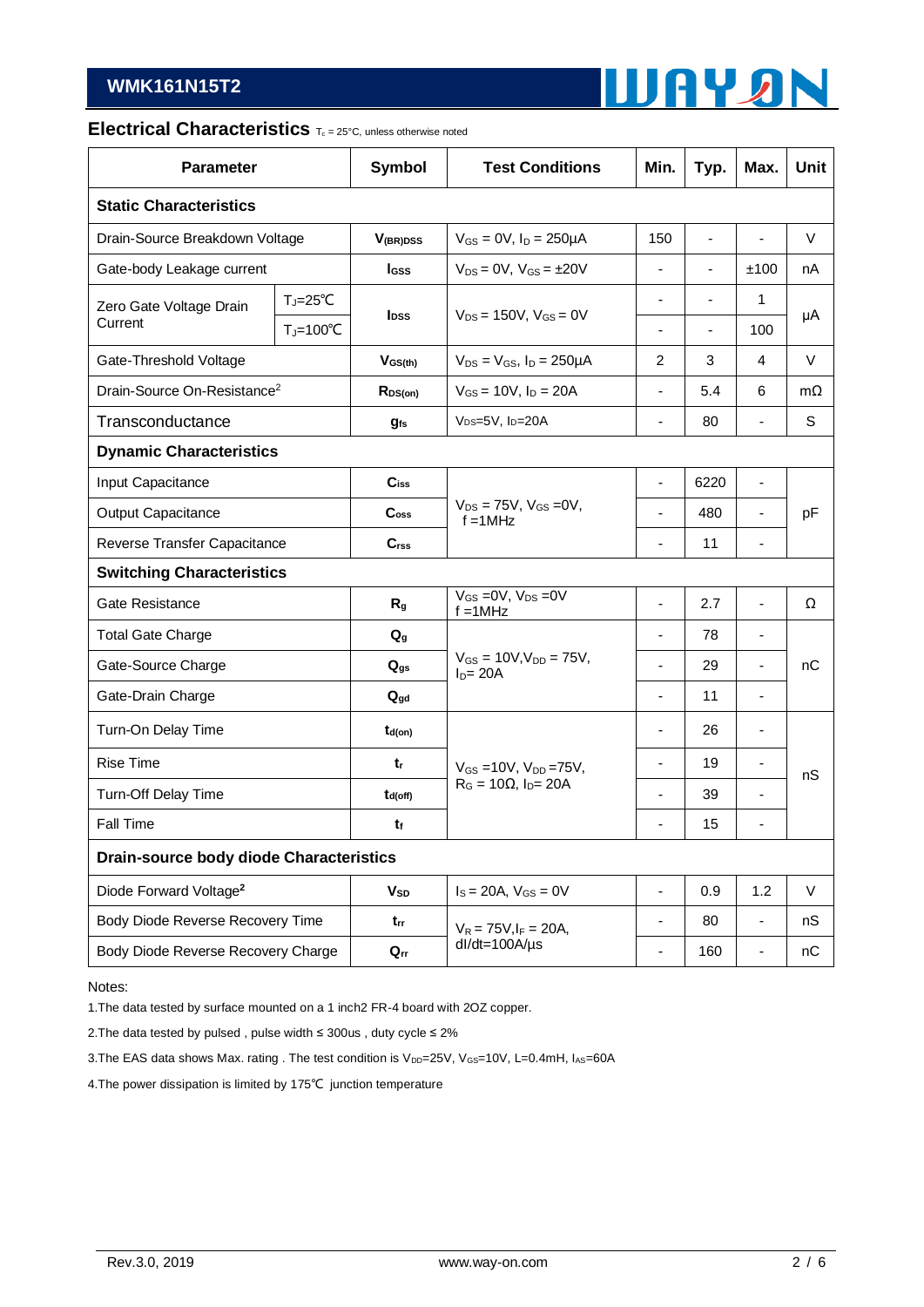#### **WMK161N15T2**





















Figure 5. RDS(ON) VS. ID Figure 6. Normalized RDS(On) VS. TJ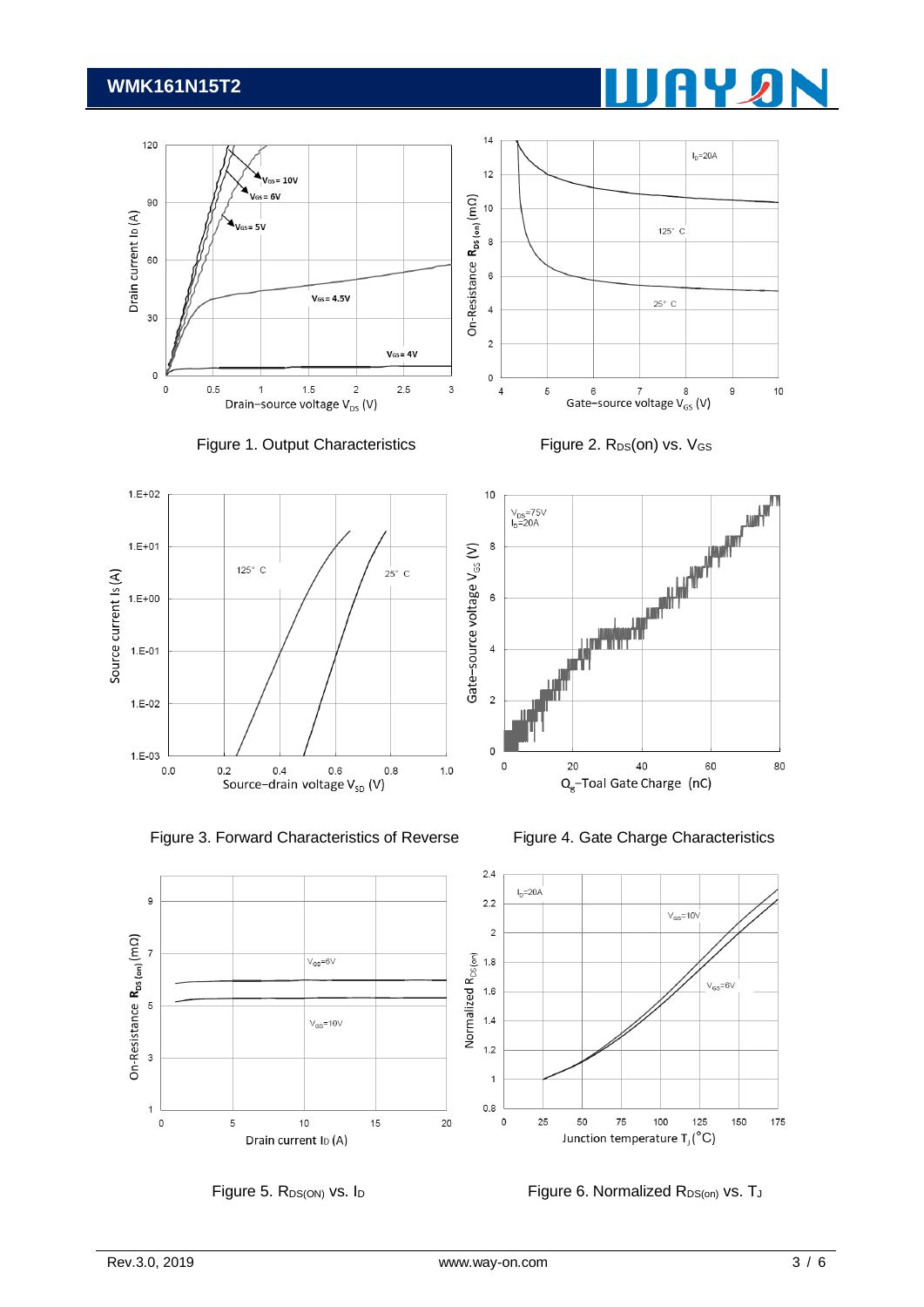## **WMK161N15T2**





Υ.











where the control of the control of the control of the control of the control of the control of the control of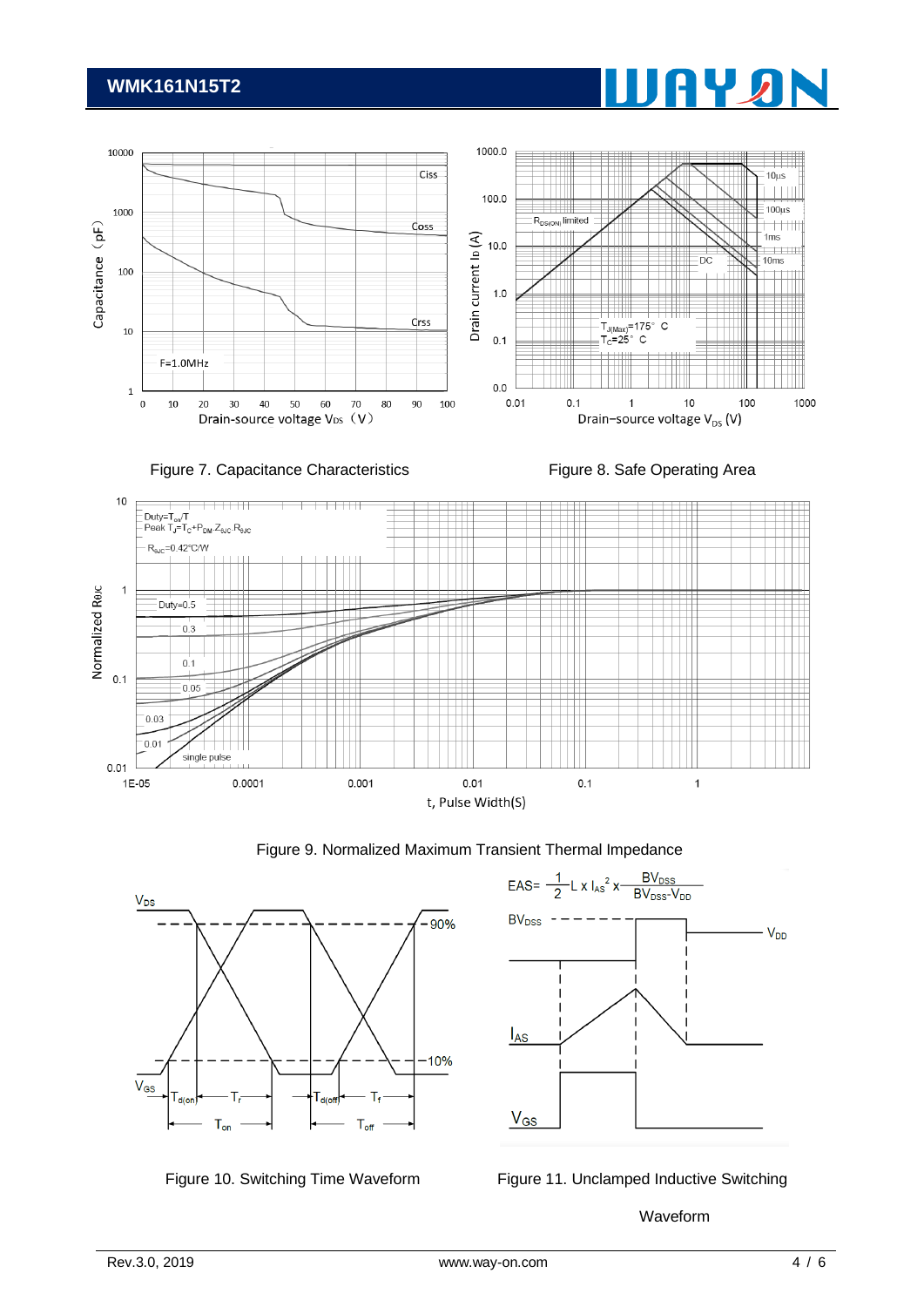

#### **Mechanical Dimensions for TO-220**





#### COMMON DIMENSIONS

|               | <b>MM</b> |       |  |  |
|---------------|-----------|-------|--|--|
| <b>SYMBOL</b> | MIN       | MAX   |  |  |
| Α             | 9.70      | 10.30 |  |  |
| В             | 3.40      | 3.80  |  |  |
| С             | 8.80      | 9.40  |  |  |
| D             | 1.17      | 1.47  |  |  |
| E             | 2.60      | 3.40  |  |  |
| F             | 15.10     | 16.70 |  |  |
| G             | 19.55MAX  |       |  |  |
| н             | 2.54REF   |       |  |  |
| ı             | 0.70      | 0.95  |  |  |
| J             | 9.35      | 11.00 |  |  |
| Κ             | 4.30      | 4.77  |  |  |
| L             | 1.20      | 1.45  |  |  |
| М             | 0.40      | 0.65  |  |  |
| Ν             | 2.20      | 2.60  |  |  |